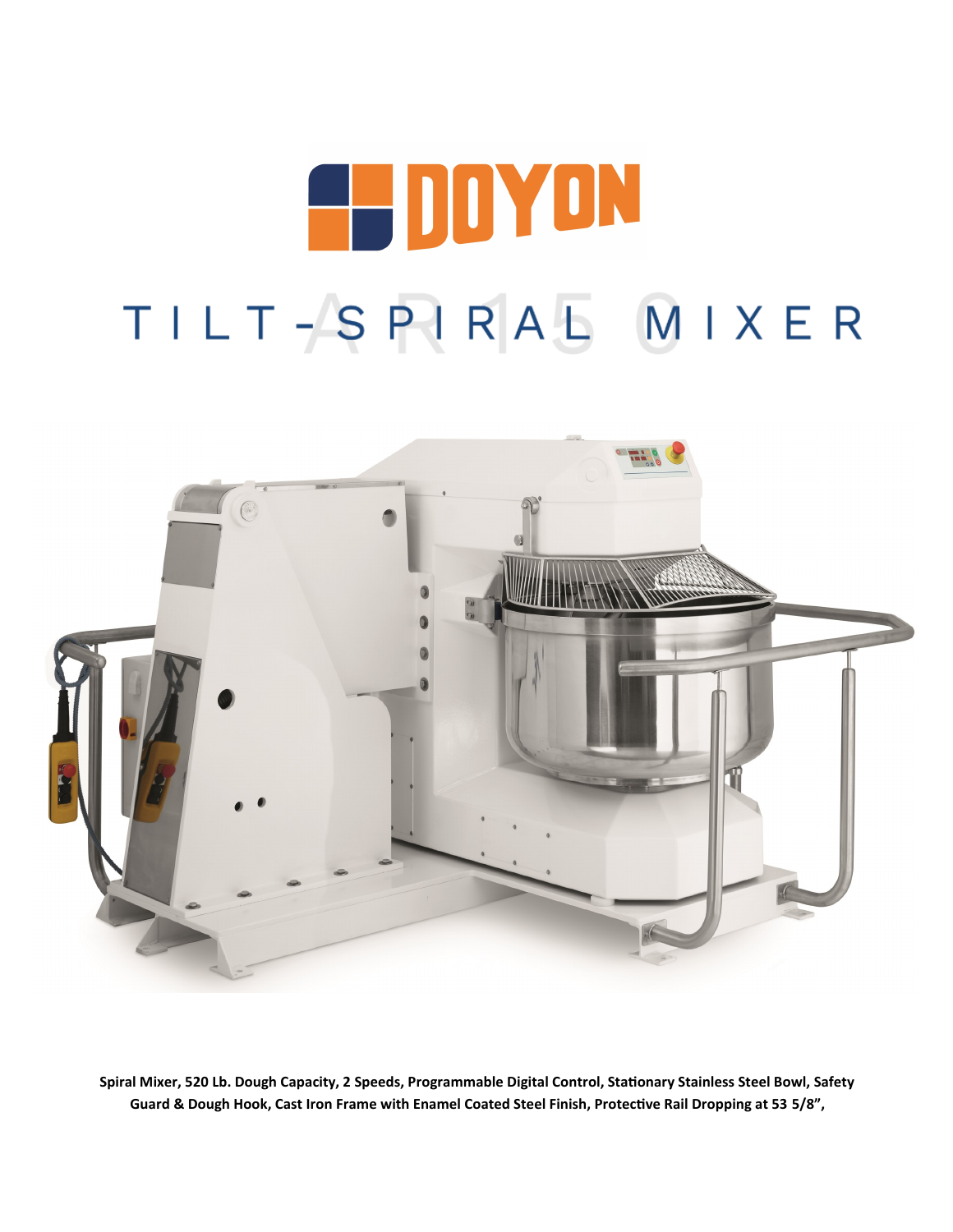

**PROJECT ITEM NO.** 

# **NOTES**

# **MODEL NUMBER: A R 1 5 0 X A , A R 1 5 0 X E , A R 1 5 0 X B**

#### **FEATURES**

- Unique Easy to Use Digital Control
	- 2 Speeds (no need to stop mixer to change speed)
	- 99 Minute Mixing Timer
	- 9 Programmable Speed & Time Settings
- Emergency Stop
- **Hydraulic Lifting System to Empty Bowl**
- Stainless Steel 375 Quart Bowl with Rounded Center Post
- Stainless Steel Dough Hook
- Integrated Standard Bowl Drain
- Wire Guard for Bowl Featuring Automatic Motor Cut-Off Switch
- Thermal Overload Protection for Motor
- Non-Slipping Belt Driven Motor

#### **CONSTRUCTION**

 $\Box$  Heavy Duty Frame with Lead-Free Enamel Coating

#### **OPTIONS & ACCESSORIES**

- □ Stainless Steel Construction [Suffix I]
- □ Paddle w/Scrapper (Installed by Factory)
- $\Box$  Left Lifting Model (Replace X with C)
- Right Lifting Model (Replace X with D)
- □ #12 Attachment Hub
- International Voltages Available (Contact Factory)
- Jog & Reverse
- Integrated Water Meter
- Touchscreen Controls

#### **CLEARANCES**

- 6" (152mm) On Left & Right Side
- 25" (635mm) Back
- □ Top & Bottom Must Remain Unobstructed
- Note Additional Clearance Requirements if Utilizing #12 Hub Attachment

#### **WARRANTY**

□ One Year Labor & Two Year Parts

| Model          | Weight | <b>Overall Dimensions</b> |        |             |             |                 | <b>Motor</b> |                   |
|----------------|--------|---------------------------|--------|-------------|-------------|-----------------|--------------|-------------------|
|                |        | W                         | D      | Height Min. | Height Max. | <b>Dropping</b> | <b>HP</b>    | <b>Hydraulics</b> |
| <b>AR150XA</b> | 3075   | 70.07"                    | 92.12" | 61.81"      | 101.18"     | 57.48"          |              | 2 HP              |
|                | (1395) | (1780)                    | (2340) | (1570)      | (2570)      | (1460)          | 15 & 2       |                   |
| <b>AR150XB</b> | 3423   | 70.07"                    | 92.12" | 61.81"      | 117.32"     | 74.40"          |              | 2 HP              |
|                | (1553) | (1780)                    | (2340) | (1570)      | (2980)      | (1890)          | 15 & 2       |                   |

**SPECIFICATIONS SUBJECT TO CHANGE WITHOUT NOTICE FOLLOW US KCL & REVIT DRAWINGS UPON REQUEST REVISION B | 5/25/2021**

**Doyon** 



5600 13th Street, Menominee, MI 49858 **906.863.4401 | 800.338.9886 | [www.doyon.qc.ca](http://www.doyon.qc.ca/)**

O

 $\mathbf{G}$   $\mathbf{G}$   $\mathbf{G}$ 



**THERE** 

### **NEMA 15-50P**